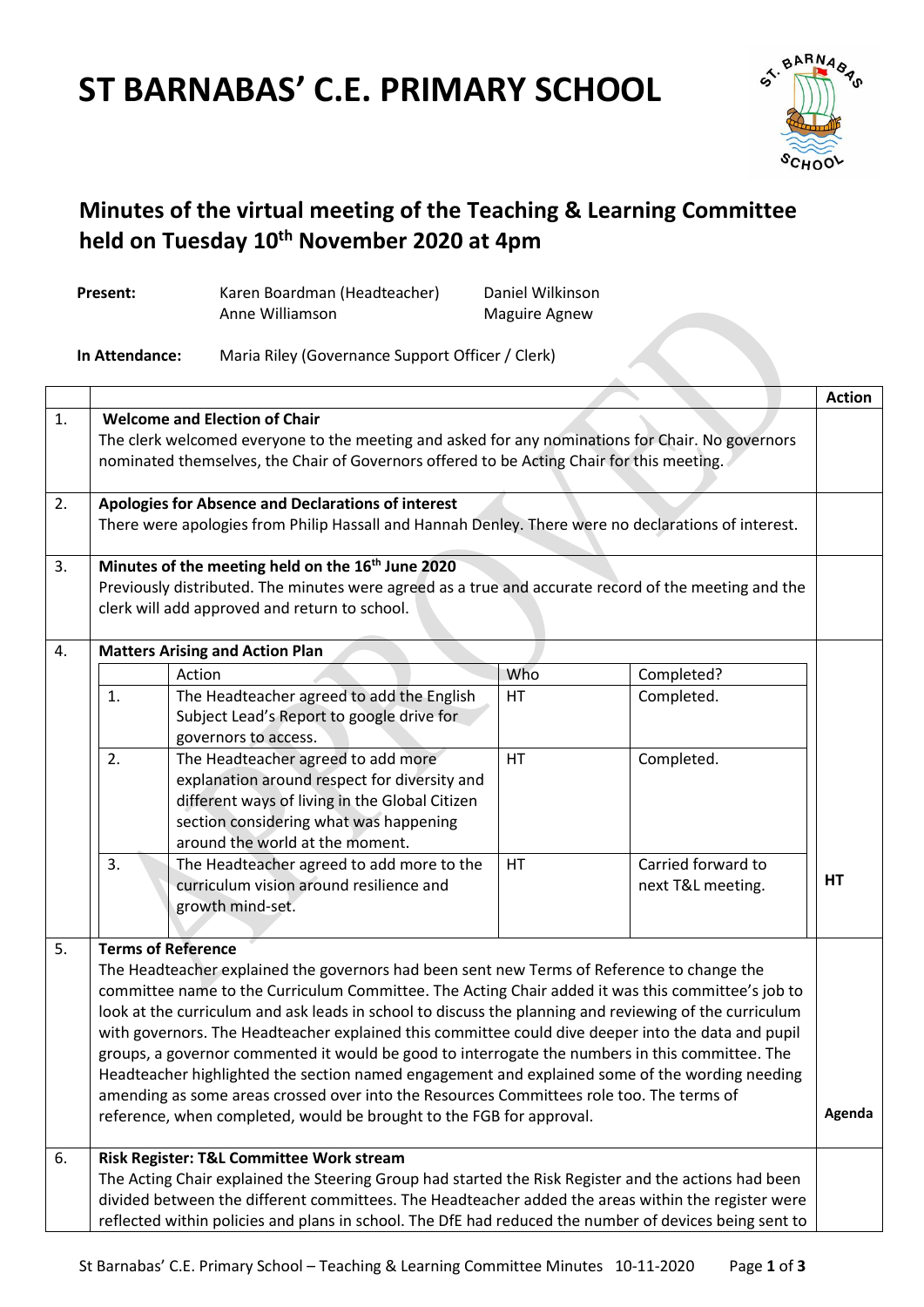school from twelve to two but they did have some devices they could allocate to the neediest pupils if another full lockdown was imposed. They had focused on chrome book training for staff and pupils and using Google Classroom for remote learning. The Headteacher reported the next actions/risks for this committee to focus on were: • The declining pupil numbers and promoting the school. Class teachers were adding photos to Class Dojo and the website to promote the wonderful learning in school. • Church distinctiveness, ethos and Church school group. Attendance linked to isolation. The amount a pupil could access at home depended on parent's capacity and they needed to highlight the importance of the school work at home. Disadvantaged pupils and using the catch up funding to support them. They were looking into the most effective ways to use the catch up funding through interventions. An added risk was possibly lower outcomes in KS1 due to a maternity leave in Year 2. They need to recruit an experienced Year 2 teacher to cover and look at the Covid guidance regarding when pregnant staff needed to start their maternity leave. The senior leadership and middle leadership had changed in school. They were doing a great job. The Headteacher explained the normal school improvement work was harder to complete due to Covid as everything took more time and they were prioritising the most important areas. The Acting Chair shared it was reassuring hearing the amount of good work that was happening in school and the governors would support the school in any way they could. The Headteacher reported there had been no formal lesson observations yet but they were planning them and pupil progress meetings were taking place the following week. She added they would like volunteers in school and the guidance highlighted volunteers were allowed in schools however it would be difficult for volunteers to maintain social distancing when reading with pupils. The Headteacher explained they risked not receiving a good judgement from Ofsted, the Acting Chair queried if Ofsted would highlight what they would be looking at in a visit, the Headteacher responded a report released recently had highlighted they would be looking at pupils who needed to catch up. The Acting Chair reminded governors to keep a check on the risks and actions on the Risk Register and that it should be shared at the FGB meetings for each Chair to give some feedback. 7. **YSAB Support Plan** The Headteacher informed the governors the school had the YSAB plan in place for two years and had now entered their third year. This year the school would be supported by Pathfinder teaching school and they would meet with Derek Sutherland from YSAB and Nicola Massey to assess the school's priorities. The Headteacher added this would be the final year they would receive the support and needed to show the improvements. 8. **Standards Update and Catch up Plans including Support for SEN & Disadvantaged Pupils** The Headteacher reported they were carrying out informal and formal assessments and analysing the results to identify the pupils most in need of the catch up work. Interventions had been taking place already for those who have needed it. The teachers had noted SEN pupils had fallen further behind, the phonics in Year 1 was lower than expected, Reception pupils had entered school at a lower level and the Year 6 cohort were unmotivated which was concerning. The Headteacher explained the school would receive £80 per pupil in catch up funding and they could decide how it would be best spent. They were looking into a national tutoring program and employing more class teacher and TA hours for interventions. The national tutoring program looked cost effective and they were looking into more details around this ready to start in January 2021. The Acting Chair questioned would this be enough time to offer the catch up work, the Headteacher confirmed it would help to close the gap but it may take longer than this year to make up the lost learning and that they had already started some interventions. The Headteacher also reported a TA in